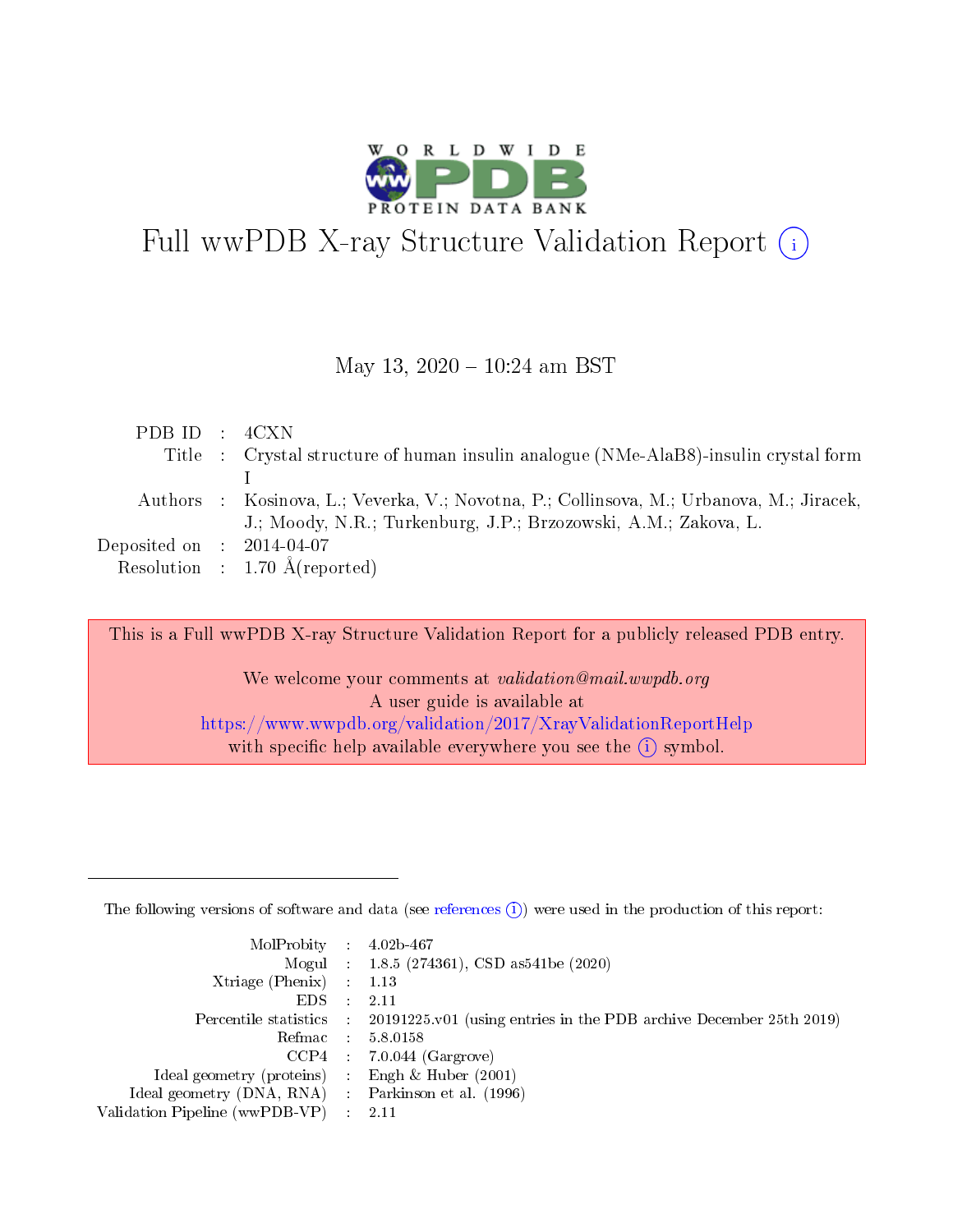# 1 [O](https://www.wwpdb.org/validation/2017/XrayValidationReportHelp#overall_quality)verall quality at a glance  $(i)$

The following experimental techniques were used to determine the structure: X-RAY DIFFRACTION

The reported resolution of this entry is 1.70 Å.

Percentile scores (ranging between 0-100) for global validation metrics of the entry are shown in the following graphic. The table shows the number of entries on which the scores are based.



| Metric                | Whole archive<br>$(\#\text{Entries})$ | Similar resolution<br>$(\#\text{Entries}, \text{resolution range}(\text{\AA}))$ |
|-----------------------|---------------------------------------|---------------------------------------------------------------------------------|
| $R_{free}$            | 130704                                | $4298(1.70-1.70)$                                                               |
| Clashscore            | 141614                                | $4695(1.70-1.70)$                                                               |
| Ramachandran outliers | 138981                                | $4610(1.70-1.70)$                                                               |
| Sidechain outliers    | 138945                                | $4610(1.70-1.70)$                                                               |
| RSRZ outliers         | 127900                                | $4222(1.70-1.70)$                                                               |

The table below summarises the geometric issues observed across the polymeric chains and their fit to the electron density. The red, orange, yellow and green segments on the lower bar indicate the fraction of residues that contain outliers for  $>=3, 2, 1$  and 0 types of geometric quality criteria respectively. A grey segment represents the fraction of residues that are not modelled. The numeric value for each fraction is indicated below the corresponding segment, with a dot representing fractions  $\epsilon=5\%$  The upper red bar (where present) indicates the fraction of residues that have poor fit to the electron density. The numeric value is given above the bar.

| Mol | ${\bf Chain \mid Length}$ | Quality of chain |                 |
|-----|---------------------------|------------------|-----------------|
|     | O 1                       | 90%              | 10%             |
|     | 30                        | 93%              | $\cdot$ $\cdot$ |

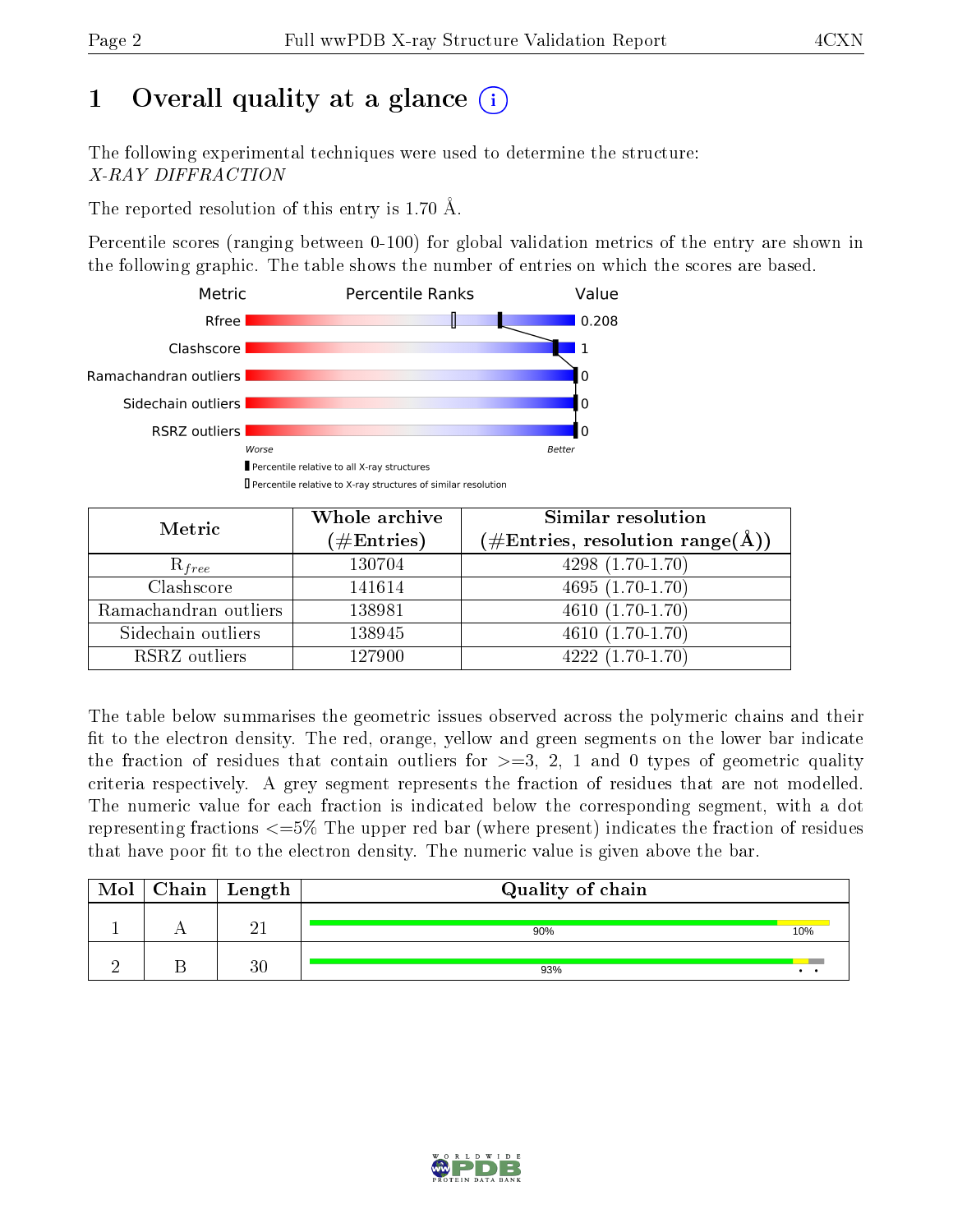# 2 Entry composition  $(i)$

There are 3 unique types of molecules in this entry. The entry contains 445 atoms, of which 0 are hydrogens and 0 are deuteriums.

In the tables below, the ZeroOcc column contains the number of atoms modelled with zero occupancy, the AltConf column contains the number of residues with at least one atom in alternate conformation and the Trace column contains the number of residues modelled with at most 2 atoms.

• Molecule 1 is a protein called INSULIN A CHAIN.

| Mol | Chain   Residues | Atoms            |    |  | ZeroOcc   AltConf   Trace |  |  |  |
|-----|------------------|------------------|----|--|---------------------------|--|--|--|
|     | ∠⊥               | rotal<br>$163\,$ | 99 |  |                           |  |  |  |

• Molecule 2 is a protein called INSULIN B CHAIN.

| Mol | Chain   Residues | $\rm{Atoms}$       |              |    | ZeroOcc   AltConf   Trace |  |  |  |
|-----|------------------|--------------------|--------------|----|---------------------------|--|--|--|
|     | 29               | $\rm Total$<br>243 | - 62.<br>160 | 40 | -4 I                      |  |  |  |

There is a discrepancy between the modelled and reference sequences:

|  | Chain   Residue   Modelled   Actual <sup> </sup> | Comment                                      | Reference |
|--|--------------------------------------------------|----------------------------------------------|-----------|
|  | -MAA                                             | $\pm$ engineered mutation   UNP P01308 $\pm$ |           |

• Molecule 3 is water.

|  | $Mol$   Chain   Residues | Atoms               | ZeroOcc   AltConf |
|--|--------------------------|---------------------|-------------------|
|  | ソー                       | Total O<br>21<br>21 |                   |
|  | 18                       | Total               |                   |

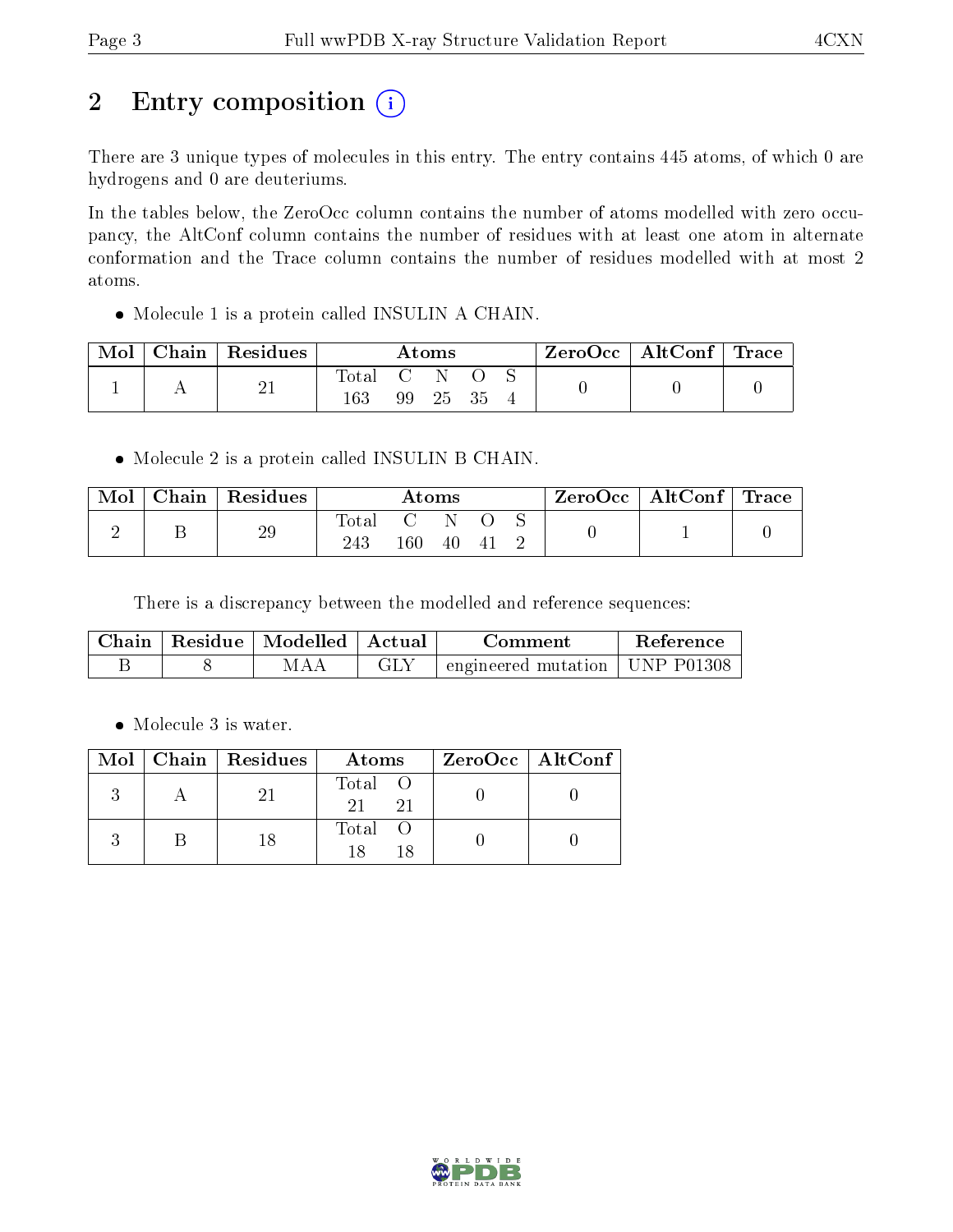# 3 Residue-property plots  $(i)$

These plots are drawn for all protein, RNA and DNA chains in the entry. The first graphic for a chain summarises the proportions of the various outlier classes displayed in the second graphic. The second graphic shows the sequence view annotated by issues in geometry and electron density. Residues are color-coded according to the number of geometric quality criteria for which they contain at least one outlier: green  $= 0$ , yellow  $= 1$ , orange  $= 2$  and red  $= 3$  or more. A red dot above a residue indicates a poor fit to the electron density (RSRZ  $> 2$ ). Stretches of 2 or more consecutive residues without any outlier are shown as a green connector. Residues present in the sample, but not in the model, are shown in grey.

• Molecule 1: INSULIN A CHAIN

| Chain A:                      | 90% | 10% |
|-------------------------------|-----|-----|
| <b>N21</b>                    |     |     |
| • Molecule 2: INSULIN B CHAIN |     |     |
| Chain B:                      | 93% |     |
| ని<br>E                       |     |     |

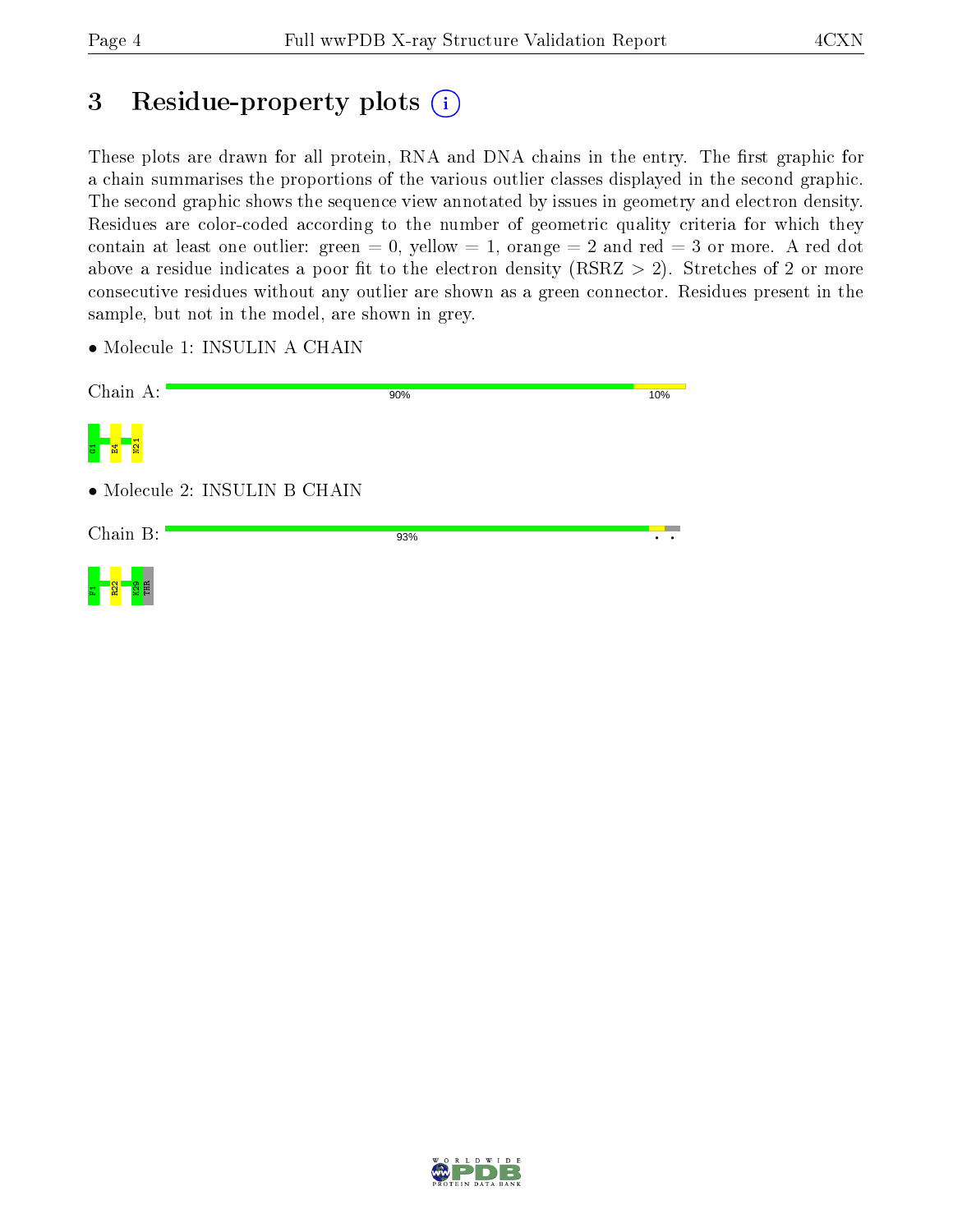# 4 Data and refinement statistics  $(i)$

| Property                                                   | <b>Value</b>                                    | Source     |
|------------------------------------------------------------|-------------------------------------------------|------------|
| Space group                                                | I 21 3                                          | Depositor  |
| Cell constants                                             | 79.17Å<br>79.17Å<br>79.17Å                      |            |
| a, b, c, $\alpha$ , $\beta$ , $\gamma$                     | $90.00^\circ$<br>$90.00^\circ$<br>$90.00^\circ$ | Depositor  |
| Resolution $(A)$                                           | 55.98<br>$-1.70$                                | Depositor  |
|                                                            | 55.98<br>$-1.70$                                | <b>EDS</b> |
| % Data completeness                                        | $100.0 (55.98 - 1.70)$                          | Depositor  |
| (in resolution range)                                      | $100.0 (55.98 - 1.70)$                          | <b>EDS</b> |
| $R_{merge}$                                                | 0.04                                            | Depositor  |
| $\mathrm{R}_{sym}$                                         | (Not available)                                 | Depositor  |
| $\langle I/\sigma(I) \rangle^{-1}$                         | 3.96 (at $1.70\text{\AA}$ )                     | Xtriage    |
| Refinement program                                         | REFMAC 5.8.0049                                 | Depositor  |
|                                                            | $\overline{0.173}$ ,<br>0.209                   | Depositor  |
| $R, R_{free}$                                              | 0.186<br>0.208                                  | DCC        |
| $R_{free}$ test set                                        | 447 reflections $(4.79\%)$                      | wwPDB-VP   |
| Wilson B-factor $(A^2)$                                    | 31.8                                            | Xtriage    |
| Anisotropy                                                 | 0.000                                           | Xtriage    |
| Bulk solvent $k_{sol}$ (e/Å <sup>3</sup> ), $B_{sol}(A^2)$ | $0.34$ , 45.7                                   | <b>EDS</b> |
| $\overline{L-test for}$ twinning <sup>2</sup>              | $< L >$ = 0.47, $< L2 >$ = 0.31                 | Xtriage    |
| Estimated twinning fraction                                | $0.046$ for $-l,-k,-h$                          | Xtriage    |
| $F_o, F_c$ correlation                                     | 0.97                                            | <b>EDS</b> |
| Total number of atoms                                      | 445                                             | wwPDB-VP   |
| Average B, all atoms $(A^2)$                               | 35.0                                            | wwPDB-VP   |

Xtriage's analysis on translational NCS is as follows: The largest off-origin peak in the Patterson function is  $8.50\%$  of the height of the origin peak. No significant pseudotranslation is detected.

<sup>&</sup>lt;sup>2</sup>Theoretical values of  $\langle |L| \rangle$ ,  $\langle L^2 \rangle$  for acentric reflections are 0.5, 0.333 respectively for untwinned datasets, and 0.375, 0.2 for perfectly twinned datasets.



<span id="page-4-1"></span><span id="page-4-0"></span><sup>1</sup> Intensities estimated from amplitudes.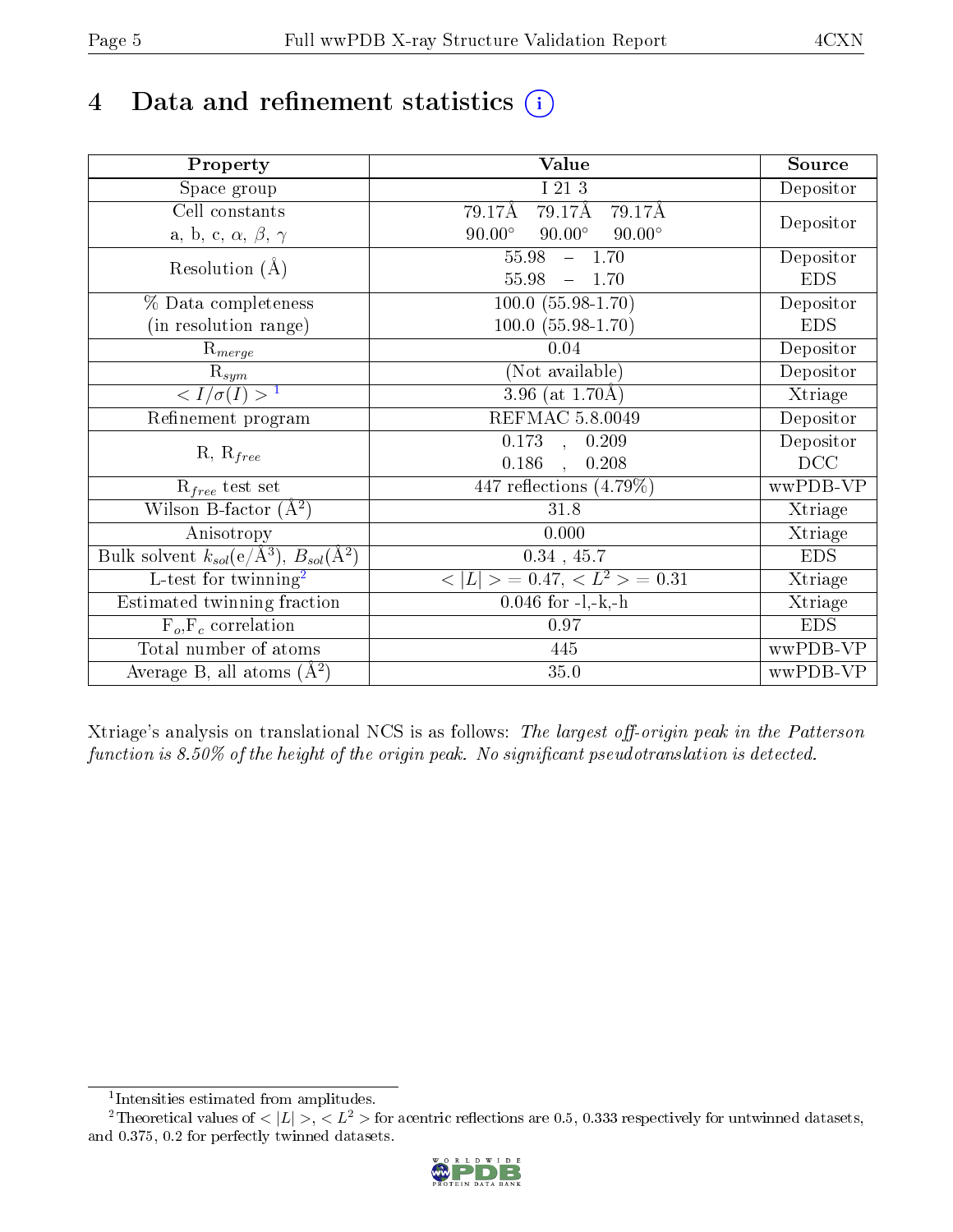# 5 Model quality  $(i)$

# 5.1 Standard geometry  $(i)$

Bond lengths and bond angles in the following residue types are not validated in this section: MAA

The Z score for a bond length (or angle) is the number of standard deviations the observed value is removed from the expected value. A bond length (or angle) with  $|Z| > 5$  is considered an outlier worth inspection. RMSZ is the root-mean-square of all Z scores of the bond lengths (or angles).

| Mol | Chain |      | <b>Bond lengths</b> | Bond angles |           |  |
|-----|-------|------|---------------------|-------------|-----------|--|
|     |       | RMSZ | $\# Z  > 5$         | RMSZ        | # $ Z >5$ |  |
|     |       | 1.56 | $1/164$ (0.6%)      | 1.13        | 0/220     |  |
| 2   | В     | 1.32 | 0/243               | 1.09        | 0/328     |  |
| AH  | Αll   | 1.42 | $1/407(0.2\%)$      | 1.11        | /548      |  |

All (1) bond length outliers are listed below:

|  |  |                            | $\mid$ Mol $\mid$ Chain $\mid$ Res $\mid$ Type $\mid$ Atoms $\mid$ Z $\mid$ Observed(A) $\mid$ Ideal(A) $\mid$ |  |
|--|--|----------------------------|----------------------------------------------------------------------------------------------------------------|--|
|  |  | $4$   GLU   CG-CD   5.86 + | . 60                                                                                                           |  |

There are no bond angle outliers.

There are no chirality outliers.

There are no planarity outliers.

## 5.2 Too-close contacts (i)

In the following table, the Non-H and H(model) columns list the number of non-hydrogen atoms and hydrogen atoms in the chain respectively. The H(added) column lists the number of hydrogen atoms added and optimized by MolProbity. The Clashes column lists the number of clashes within the asymmetric unit, whereas Symm-Clashes lists symmetry related clashes.

|  |     |     | Mol   Chain   Non-H   H(model)   H(added)   Clashes   Symm-Clashes |
|--|-----|-----|--------------------------------------------------------------------|
|  | 163 | -49 |                                                                    |
|  | 243 | 236 |                                                                    |
|  |     |     |                                                                    |
|  |     |     |                                                                    |
|  |     |     |                                                                    |

The all-atom clashscore is defined as the number of clashes found per 1000 atoms (including hydrogen atoms). The all-atom clashscore for this structure is 1.

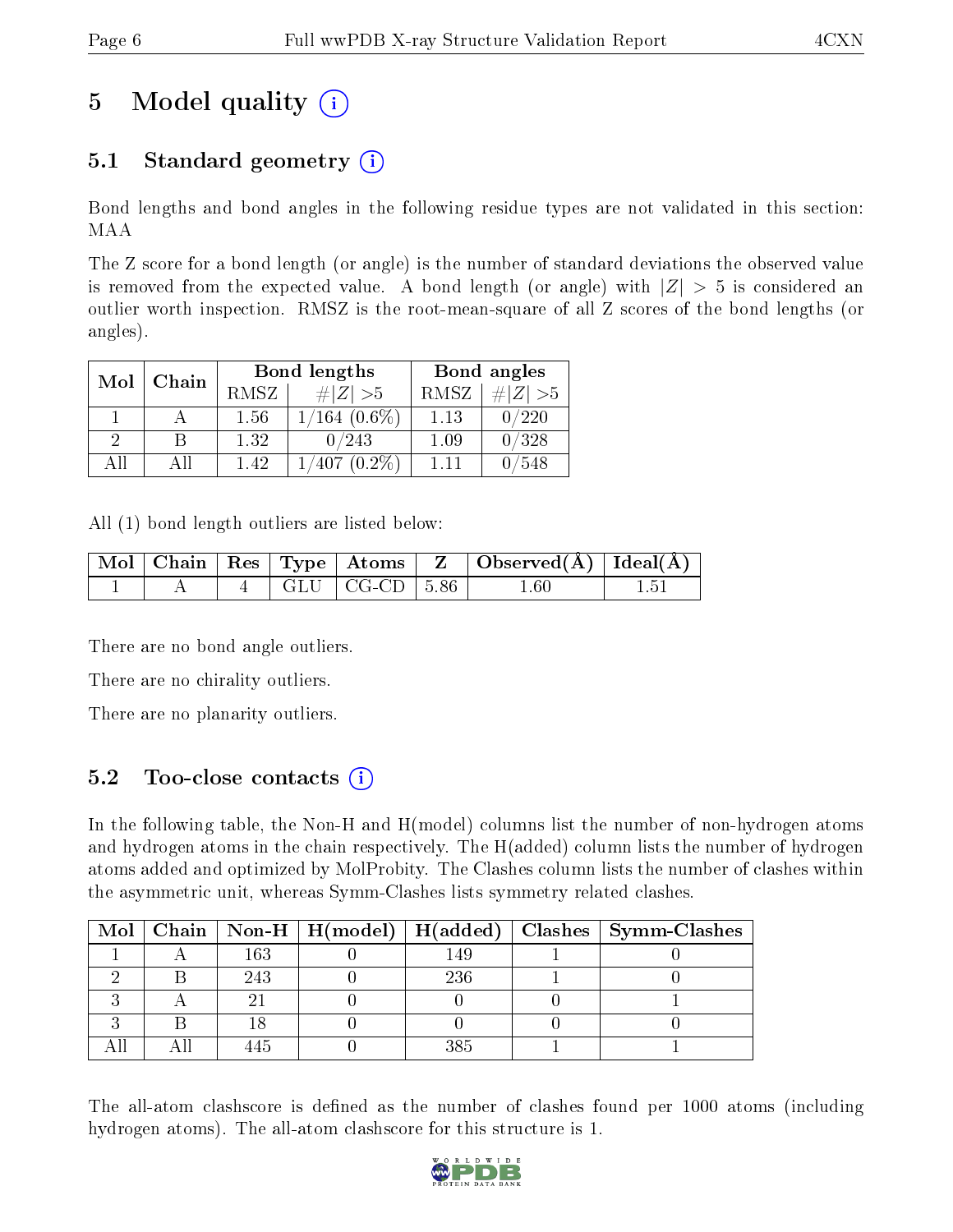|  |            |  |  | All (1) close contacts within the same asymmetric unit are listed below, sorted by their clash |  |  |  |  |
|--|------------|--|--|------------------------------------------------------------------------------------------------|--|--|--|--|
|  | magnitude. |  |  |                                                                                                |  |  |  |  |

| Atom-1              | Atom-2              | Interatomic<br>distance $(A)$ | 7lash<br>overlap $(A)$ |  |
|---------------------|---------------------|-------------------------------|------------------------|--|
| $1:A:21:A SN:HB2$ + | $\pm 2.8.22$ :ARG:O | רפ פ                          | 1.40                   |  |

All (1) symmetry-related close contacts are listed below. The label for Atom-2 includes the symmetry operator and encoded unit-cell translations to be applied.

| Atom-1         |                                        | Interatomic    | $\cap$ lash |
|----------------|----------------------------------------|----------------|-------------|
| Atom-2         |                                        | distance $(A)$ | overlap (A) |
| 3:A:2006:HOH:O | $\frac{1}{3}$ :A:2012:HOH:O[16<br>5541 | . .62          | 1.58        |

### 5.3 Torsion angles (i)

#### 5.3.1 Protein backbone  $(i)$

In the following table, the Percentiles column shows the percent Ramachandran outliers of the chain as a percentile score with respect to all X-ray entries followed by that with respect to entries of similar resolution.

The Analysed column shows the number of residues for which the backbone conformation was analysed, and the total number of residues.

| Mol | Chain | Analysed                    |  | <b>Favoured</b>   Allowed   Outliers   Percentiles |               |             |
|-----|-------|-----------------------------|--|----------------------------------------------------|---------------|-------------|
|     |       | $19/21(90\%)$   19 (100\%)  |  |                                                    | $100$   $100$ |             |
|     |       | $27/30$ (90\%)   27 (100\%) |  |                                                    | 100           | $\vert$ 100 |
| All | All   | $46/51$ (90%)   46 (100%)   |  |                                                    |               |             |

There are no Ramachandran outliers to report.

#### 5.3.2 Protein sidechains  $(i)$

In the following table, the Percentiles column shows the percent sidechain outliers of the chain as a percentile score with respect to all X-ray entries followed by that with respect to entries of similar resolution.

The Analysed column shows the number of residues for which the sidechain conformation was analysed, and the total number of residues.

| $\mid$ Mol $\mid$ Chain $\mid$ | Analysed   Rotameric   Outliers   Percentiles |  |                                                          |  |  |
|--------------------------------|-----------------------------------------------|--|----------------------------------------------------------|--|--|
|                                | $20/20$ (100\%)   20 (100\%)                  |  | $\begin{array}{ c c c }\n\hline\n100 & 100\n\end{array}$ |  |  |

Continued on next page...

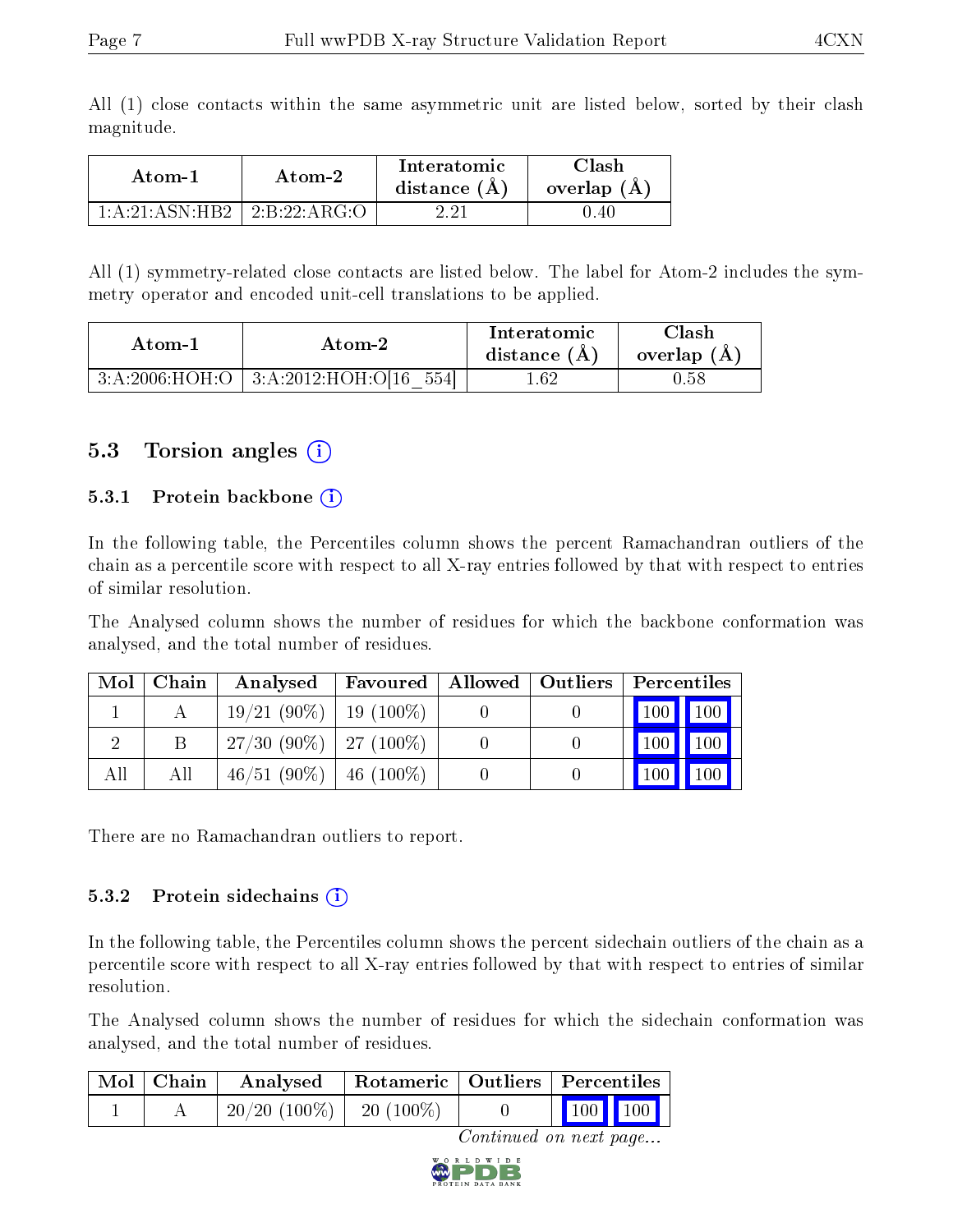Continued from previous page...

| Mol | Chain | Rotameric   Outliers   Percentiles<br>Analysed |              |       |                     |
|-----|-------|------------------------------------------------|--------------|-------|---------------------|
|     |       | $26/26$ (100\%)                                | $26(100\%)$  | 100   | 100 <sub>h</sub>    |
|     |       | $46/46$ (100\%)                                | 46 $(100\%)$ | $100$ | $\vert$ 100 $\vert$ |

There are no protein residues with a non-rotameric sidechain to report.

Some sidechains can be flipped to improve hydrogen bonding and reduce clashes. All (1) such sidechains are listed below:

| Mol | Chain | $\parallel$ Res | ype<br>$\perp$ : |
|-----|-------|-----------------|------------------|
|     |       |                 |                  |

#### 5.3.3 RNA  $(i)$

There are no RNA molecules in this entry.

## 5.4 Non-standard residues in protein, DNA, RNA chains (i)

1 non-standard protein/DNA/RNA residue is modelled in this entry.

In the following table, the Counts columns list the number of bonds (or angles) for which Mogul statistics could be retrieved, the number of bonds (or angles) that are observed in the model and the number of bonds (or angles) that are defined in the Chemical Component Dictionary. The Link column lists molecule types, if any, to which the group is linked. The Z score for a bond length (or angle) is the number of standard deviations the observed value is removed from the expected value. A bond length (or angle) with  $|Z| > 2$  is considered an outlier worth inspection. RMSZ is the root-mean-square of all Z scores of the bond lengths (or angles).

| Mol | Type | Chain   Res |  | Link |         | Bond lengths |                                   | Bond angles |      |           |
|-----|------|-------------|--|------|---------|--------------|-----------------------------------|-------------|------|-----------|
|     |      |             |  |      | Counts- | RMSZ         | $\left  \#Z \right  > 2$   Counts |             | RMSZ | $\pm  Z $ |
|     | M    |             |  | ∼    | 4.5.6   | $1.01\,$     |                                   |             | J.29 |           |

In the following table, the Chirals column lists the number of chiral outliers, the number of chiral centers analysed, the number of these observed in the model and the number defined in the Chemical Component Dictionary. Similar counts are reported in the Torsion and Rings columns. '-' means no outliers of that kind were identified.

|       |  |  | Mol   Type   Chain   Res   Link   Chirals   Torsions   Rings |  |
|-------|--|--|--------------------------------------------------------------|--|
| I MAA |  |  | 1/1/4/6                                                      |  |

There are no bond length outliers.

There are no bond angle outliers.

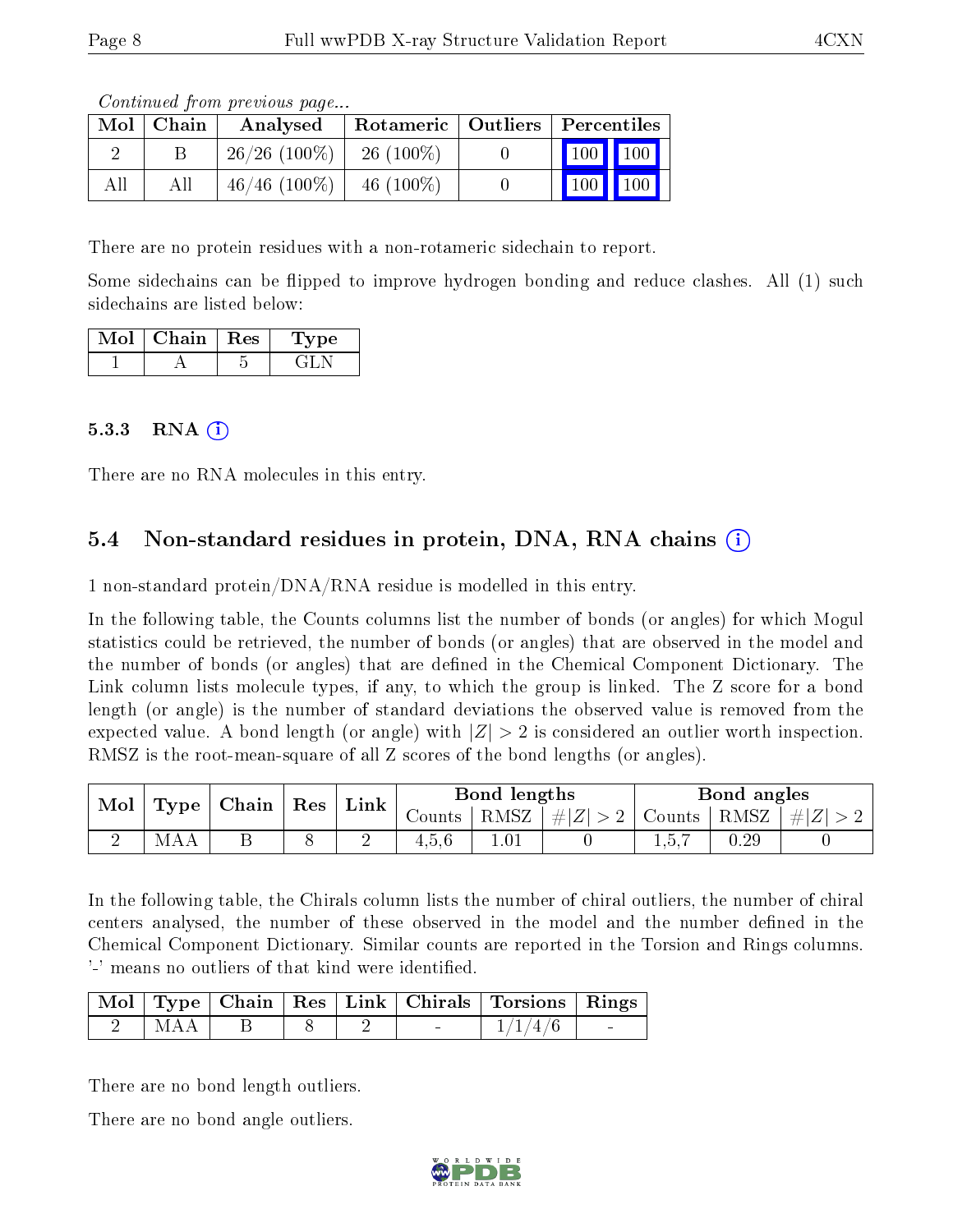There are no chirality outliers.

All (1) torsion outliers are listed below:

| $\mathbb{N}$ ol   Chain   Res   Type ' |  | Atoms       |
|----------------------------------------|--|-------------|
|                                        |  | ∣CB-CA-N-CM |

There are no ring outliers.

No monomer is involved in short contacts.

#### 5.5 Carbohydrates  $(i)$

There are no carbohydrates in this entry.

### 5.6 Ligand geometry (i)

There are no ligands in this entry.

#### 5.7 [O](https://www.wwpdb.org/validation/2017/XrayValidationReportHelp#nonstandard_residues_and_ligands)ther polymers  $(i)$

There are no such residues in this entry.

### 5.8 Polymer linkage issues (i)

There are no chain breaks in this entry.